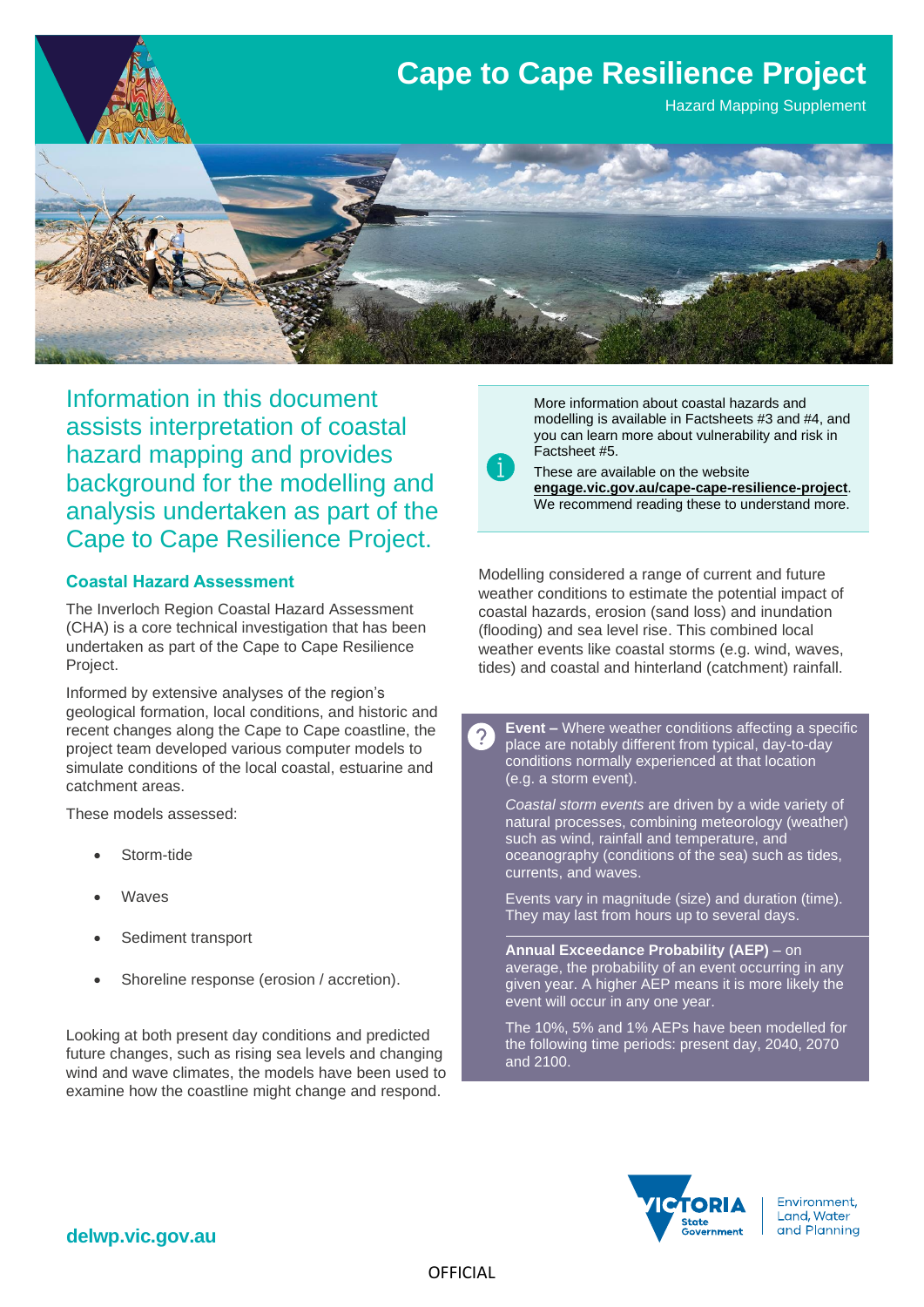# **Cape to Cape Resilience Project**

A range of storm "events" were modelled and included smaller magnitude storm conditions which are generally more frequent (likely to occur), and larger magnitude storm conditions that are generally less frequent (unlikely to occur). Events were also modelled for different sea level rise scenarios, reflecting sea level rise projections to 2100 as well as different catchment flows.

The model results provide coastal hazard estimates ("hazard extents") which can be mapped to help determine areas along the Cape to Cape coastline that may be exposed to coastal inundation, erosion and sea level rise.

Estimates use local ground surface elevations to understand possible flow paths and associated flooding, and erosion responses based on shoreline profiles.

| Planning<br>horizon   | <b>Sea level rise</b><br>(m) | <b>Event (AEP)</b> |
|-----------------------|------------------------------|--------------------|
|                       |                              | 10%                |
| 2021<br>(Present day) | 0.0                          | 5%                 |
|                       |                              | 1%                 |
|                       |                              | 10%                |
| 2040                  | 0.2                          | 5%                 |
|                       |                              | 1%                 |
| 2070                  | 0.5                          | 10%                |
|                       |                              | 5%                 |
|                       |                              | 1%                 |
| 2100                  | 0.8                          | 10%                |
|                       |                              | 5%                 |
|                       |                              | 1%                 |
| 2100                  | 1.1                          | 10%                |
|                       |                              | 5%                 |
|                       |                              | 1%                 |
|                       | 1.4                          | 10%                |
| 2100                  |                              | 5%                 |
|                       |                              | 1%                 |

The assessment considers:

#### *Multiple event likelihoods*

Smaller, more frequent events through to larger, less likely events

#### *Multiple sea level rise scenarios (planning horizons)*

0.0 m (Present day)

0.2 m (2040)

0.5 m (2070)

0.8 m (2100)

1.1 m and 1.4 m (2100, based on recent global estimates)

For each hazard type, all future hazard extents have been estimated based on "present day" ground and seabed elevations (topography and bathymetry).

Estimates do not consider possible future shoreline changes as part of

calculations.

We can explore vulnerability and risk, by considering the values, uses and infrastructure located in the identified hazard areas. This can highlight how vulnerability and risk varies for different hazard types, weather events, climate conditions and over different timeframes.

We use this exposure analysis to inform the risk and vulnerability assessment, determining where adaptation (hazard mitigation) might be necessary.

This approach allows us to understand the emerging exposure and risk, for more frequent (typical) events and more extreme events, as well how these change into the future.

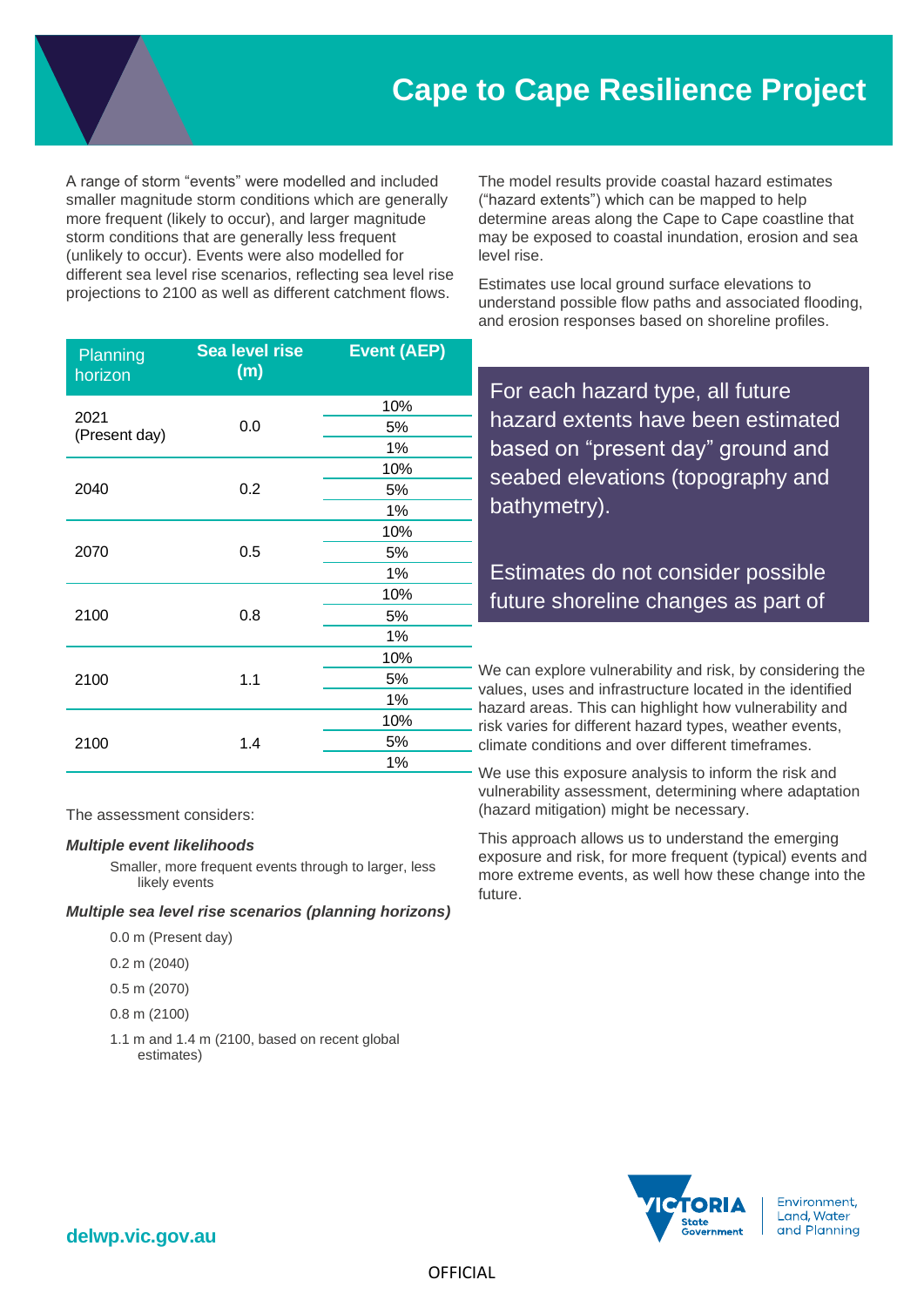# **Inundation mapping**

Mapped inundation bands represent areas that may be prone to periodic inundation from storms due to local weather conditions, combining flooding from the sea with rainfalls. Inundation is event based and temporary (short-term flooding).

The mapped bands provide an indication of areas that may be impacted by inundation (without any intervention) and identify focus areas for adaptation actions. **Bands are indicative only, and do not represent a permanent loss of coastal land**.

Storm tide has been mapped by:

- Planning horizon (sea level rise scenario)
- Storm event (AEP)



*Example map for temporary, event-based inundation*

**Mapping for each planning horizon** (sea level rise scenario) *e.g. All AEP events for 0.2 m sea level rise (2040)*



\*Reflects storm-tide event probabilities, with a combined rainfall event.

#### **Mapping by storm event**

*e.g. 1% AEP inundation event for all planning horizons* 

| Inundation bands |                        | Planning<br>horizon |
|------------------|------------------------|---------------------|
|                  | 0 m sea level rise     | Present day         |
|                  | 0.2 m sea level rise   | 2040                |
|                  | $0.5$ m sea level rise | 2070                |
|                  | $0.8$ m sea level rise | 2100                |

# Approach and assumptions

Modelled storm tide events also consider rainfall (catchment and urban flows). This emphasises possible storm tide impacts by reflecting the limited capacity (space) for inland areas and networks to handle coastal flooding during storm events.

| Storm tide event | Rainfall event                                            |  |
|------------------|-----------------------------------------------------------|--|
| 10% AEP          | 1% AEP catchment flow event                               |  |
| 5% AFP           | and a 1% AEP urban flow event                             |  |
| 1% AFP           | 10% AEP catchment flow event<br>and a 20%* AEP urban flow |  |

\*20% AEP urban flow event has been nominated based on standard design capacity of typical urban stormwater networks. This applies to Inverloch township.

In the Cape to Cape study area there are some catchment and coastal storms event that are unlikely to occur at the same time, due to the local weather processes (such as pressure systems) that are required to generate the different types of storms.

For example, a 1% AEP storm tide event and 1% AEP catchment flow (rainfall) event are known to be very, very unlikely to occur together. As these storm combinations are unlikely, they were not modelled together as they would provide limited insight of future conditions.

While not included on these maps, increased projected sea level rise scenarios have also been assessed and included the inundation analysis (i.e. 1.1 m and 1.4 m).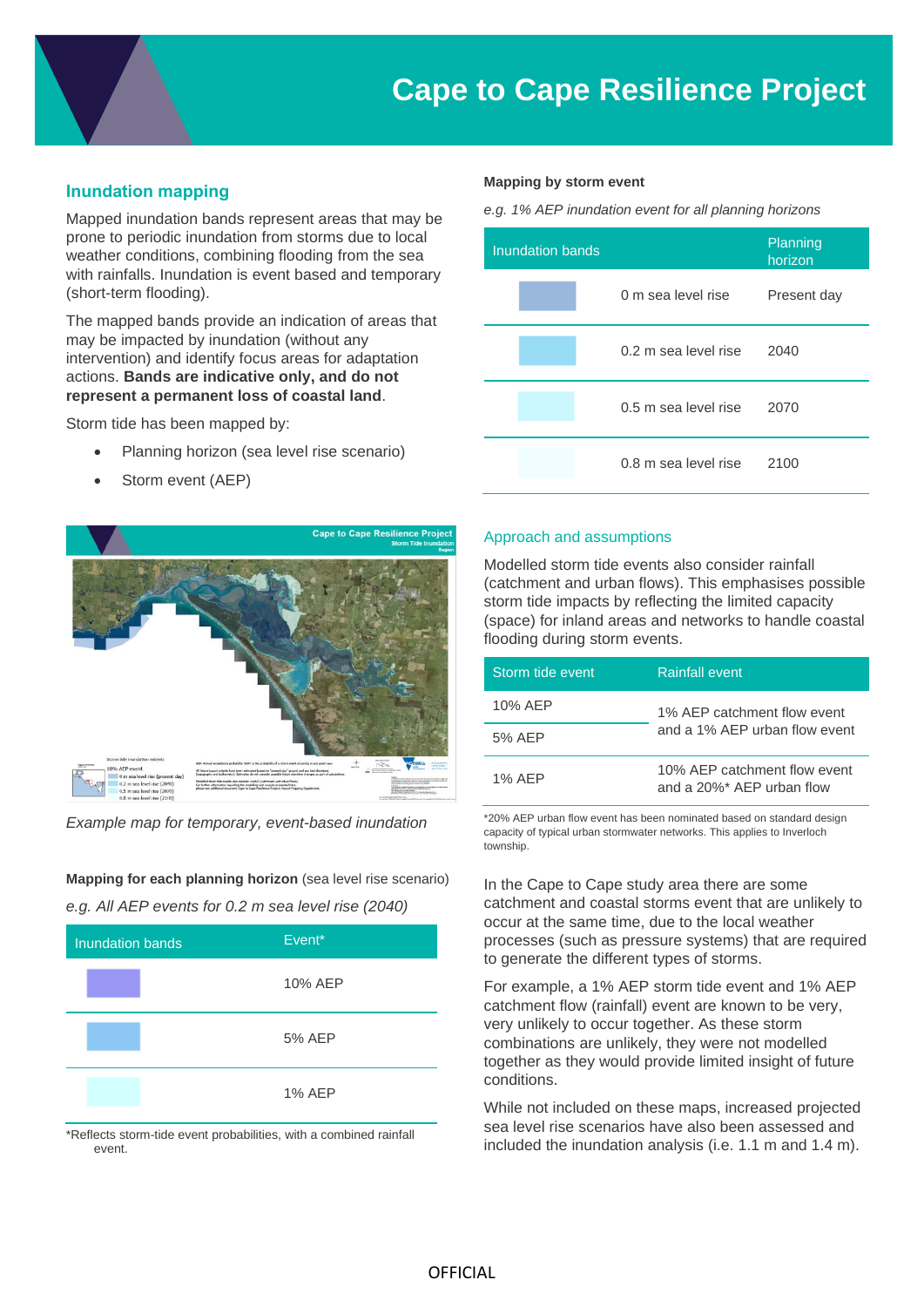# **Erosion inundation mapping**

Mapped erosion bands represent areas that may be prone to short and/or longer-term coastal erosion processes.

The bands provide an indication of areas that may be impacted by erosion (in the absence of intervention) and assist to identify focus areas for adaptation actions. **Bands are indicative only, and do not represent a predicted loss of coastal land.**

The approach to the erosion modelling has followed the leading practice techniques for determining erosion hazard areas. Estimation methods have included consideration of shoreline classes (sandy shorelines, low-earth scarp, hard and soft earth).

Storm tide has been mapped by:

- Planning horizon (sea level rise scenario)
- Storm event (AEP)



*Example map for temporary, event-based erosion*

**Mapping for each planning horizon** (sea level rise scenario) *e.g. All AEP events for 0.2 m sea level rise (2040)*



### **Mapping by storm event**

*e.g. 1% AEP erosion event for all planning horizons* 

| <b>Erosion bands</b> | <b>Planning horizon</b>               |             |  |
|----------------------|---------------------------------------|-------------|--|
|                      | 0 m sea level rise                    | Present day |  |
|                      | $0.2 \text{ m}$ sea level rise $2040$ |             |  |
|                      | $0.5$ m sea level rise $2070$         |             |  |
|                      | 0.8 m sea level rise 2100             |             |  |

# Approach and assumptions

Erosion hazard extent estimates consider:

- Short term shoreline change arising due to storms
- Long term shoreline change based on ongoing trends and fluctuations
- Shoreline response to sea level rise (shifting further landward due to increasing water levels and waves reaching further inland), based on shoreline elevation and shape, type (i.e. sand, rock, cliff etc.) and how it might respond to wave action.

The Erosion Hazard Zone is estimated based on erosion rates at three different timescales

| <b>Erosion</b>               | $=$ Short Term        | + Long Term        | + Long Term                               |
|------------------------------|-----------------------|--------------------|-------------------------------------------|
| <b>Hazard</b><br><b>Zone</b> | storm event<br>change | historic<br>change | future change<br>due to sea<br>level rise |

For this analysis "long term shoreline change" is based on an assessment of aerial imagery between 1950 and 2021 (~70 year period).

While not included on these maps, higher erosion rates and increased sea level rise scenarios (i.e. 1.1 m and 1.4 m) have also been assessed and included the erosion analysis.



**delwp.vic.gov.au**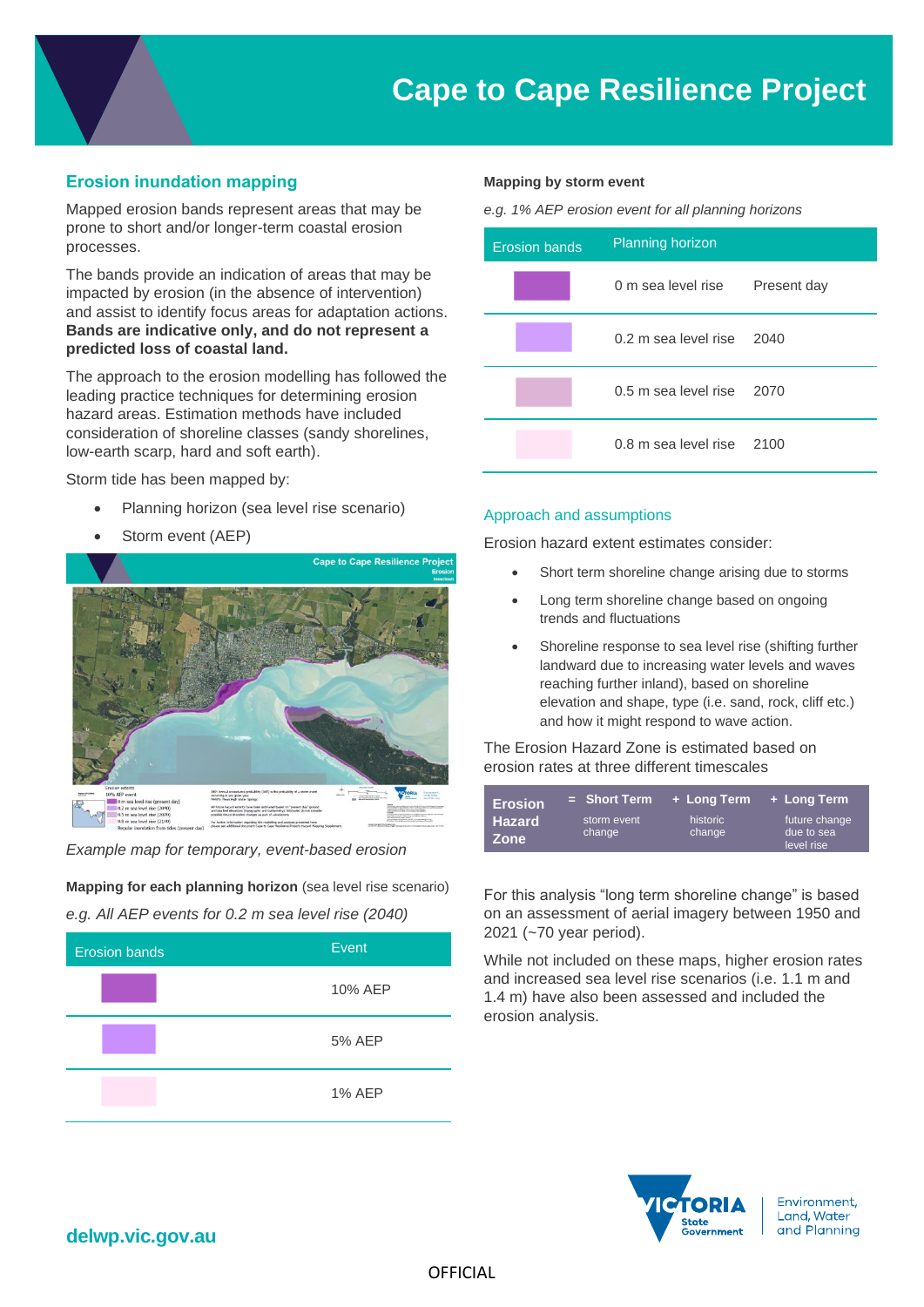# **Cape to Cape Resilience Project**

# **Permanent inundation**

### Regular inundation from tides

Mapped areas of permanent inundation due to sea level rise represent areas that are likely to be prone to regular inundation by tidal patterns.

**Tidal range** – the difference between the water level at high tide and the previous or following low tide water level. **Spring tides** – larger tides, when the tides' range is at its maximum. Occur on full or new moon phases.

**Neap tide** – smaller tides, when the tides' range is at its minimum.

**Mean High Water Spring (MHWS)** –the highest water level reached by spring tides, under average meteorological conditions.

Local Mean High Water Springs (MHWS) water levels, also incorporating up to 0.8 m sea level rise by 2100, have been used to represent regularly occurring water levels due to tides.

### **Regular inundation from tides= MHWS + sea level rise**

*Local MHWS conditions* 

|                                            |                              | <i>(in metres AHD)</i>         |                                  |                                     |
|--------------------------------------------|------------------------------|--------------------------------|----------------------------------|-------------------------------------|
| <b>Tidal Plane</b>                         | <b>Stony</b><br><b>Point</b> | <b>Venus Bay</b><br>(Offshore) | <b>Inverloch</b><br><b>Jetty</b> | <b>Tarwin</b><br><b>Lower Jetty</b> |
| Mean High<br><b>Water Spring</b><br>(MHWS) | 1.15                         | 1.00                           | 0.94                             | 0.95                                |

The mapped bands provide an indication of areas that may be impacted by increasing sea levels (in the absence of intervention) and assist to identify focus areas for adaptation actions. **Bands are indicative only, and do not represent a predicted loss of coastal land.**



*Example map for regular inundation from tides*

#### **Mapping by sea level rise scenario**

| Regular inundation from tides – bands |                      | Planning<br>horizon |
|---------------------------------------|----------------------|---------------------|
|                                       | 0 m sea level rise   | Present day         |
|                                       | 0.2 m sea level rise | 2040                |
|                                       | 0.5 m sea level rise | 2070                |
|                                       | 0.8 m sea level rise | 2100                |

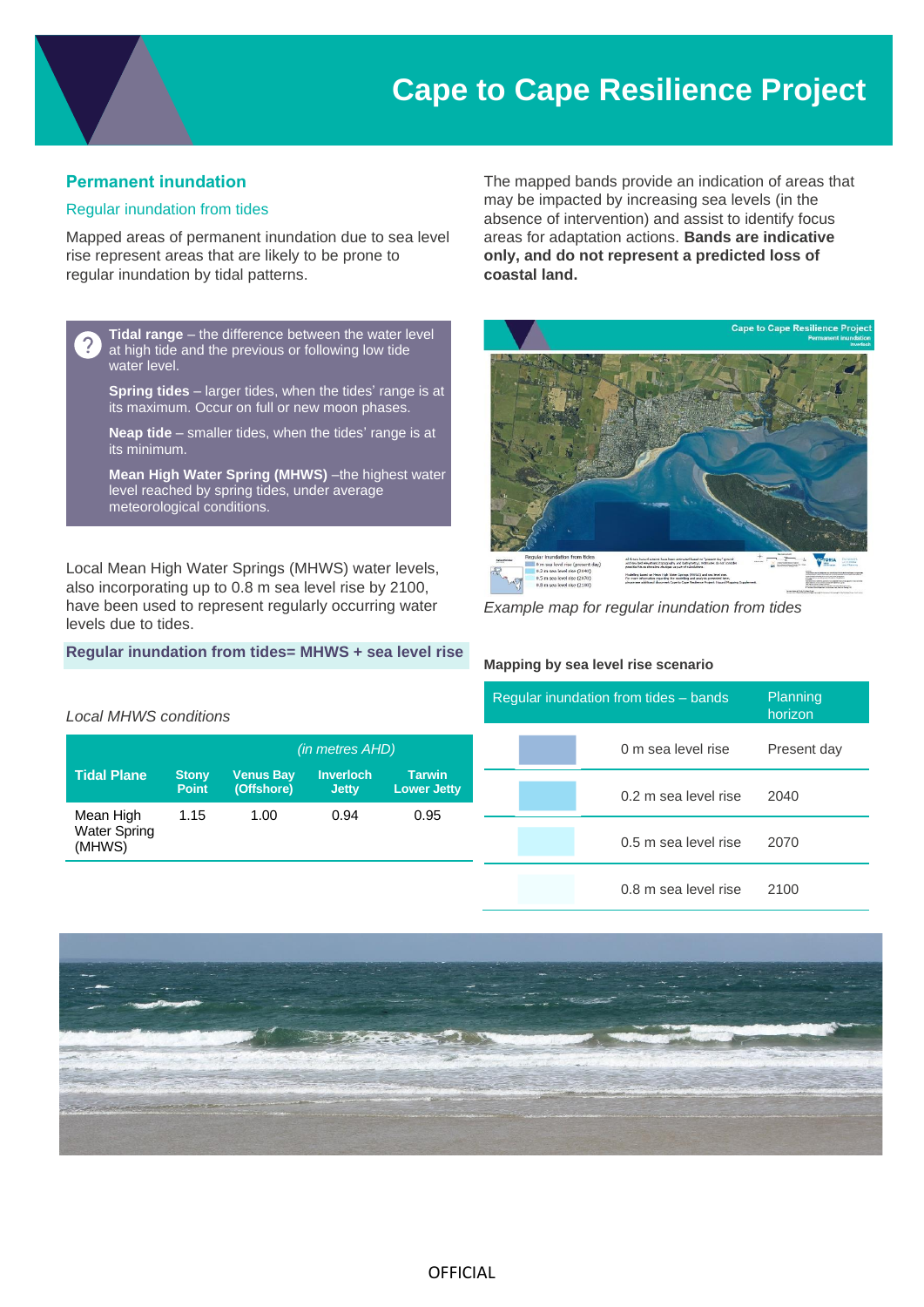# **Frequently Ask Questions – Hazard mapping**

#### **What does it mean if things are showing up inside a hazard band? (i.e. roads, houses, habitats)**

Just because an asset, value or something we use is showing up inside a hazard band, doesn't mean we need to panic. The hazard bands provide an indication of areas potentially at risk from coastal hazard events. They do not represent a predicted loss of coastal land or loss or damage to values and assets.

These hazard bands can highlight areas that may potentially be impacted by different coastal hazard types if no efforts were made to change how we manage these areas. They help us to identify focus areas for adaptation actions, by allowing us to quantify exposure, vulnerability and risk and inform strategic decisions for the future management of these areas.

They are also attempting to predict possible conditions well into the future, so this means we have some time to allow us to carefully and proactively plan our response to these future hazards.

#### **What sea level rise scenarios are we using and why?**

Global sea levels are expected to rise between 0.61 and 1.10 metres by 2100 above 1986-2005 levels under a highemissions scenario, with a global average 0.84 metres.

Victoria's policy setting requires planning for not less than 0.8 m sea level rise by 2100.

Policy 6.1 of the Marine and Coastal Policy states "Plan for sea level rise of not less than 0.8 metres by 2100, and allow for the combined effects of tides, storm surges, flooding, coastal processes and local conditions such as topography and geology, when assessing risks and coastal impacts associated with climate change."

Our modelling and assessment has considered six different sea level rise scenarios:

- 0.0 m (Present day)
- 0.2 m (2040)
- 0.5 m (2070)
- 0.8 m (2100)
- 1.1 m and 1.4 m (2100, based on recent global estimates)

While each sea level rise projection has been linked to a time period, the stated time is indicative and may need to be revised as more localised sea level projections are developed and/or updated.

The mapping presents 0.0 m, 0.2 m, 0.5 m and 0.8 m scenarios, while our detailed analysis in the Inverloch Region Coastal Hazard Assessment (CHA) also includes consideration of 1.1 m and 1.4 m scenarios.

#### **How accurate are these hazard bands and the modelling?**

The coastal models we use have been developed based on extensive scientific knowledge and research. However, they can only provide a simplified representation of the real world. While there are some limitations in the models and the model results, computer models help to improve our understanding and fill knowledge gaps.

We take a cautious approach to understanding coastal hazard exposure and risk. This means our modelling and analysis is conservative (i.e. may overestimate hazards in some areas) and includes a range of assumptions to estimate hazards and the response of different parts of our shoreline.

This project has allowed us to develop and refine modelling and analysis specifically for the Cape to Cape region, giving us a more detailed understanding our local hazards. This means we now have some of the most up-to-date hazard modelling in Victoria. As a result, it has helped to reduce some of our uncertainty of the current and future coastal environment and allows us to make informed decisions on how we manage these coastal areas.



Environment, Land, Water and Planning